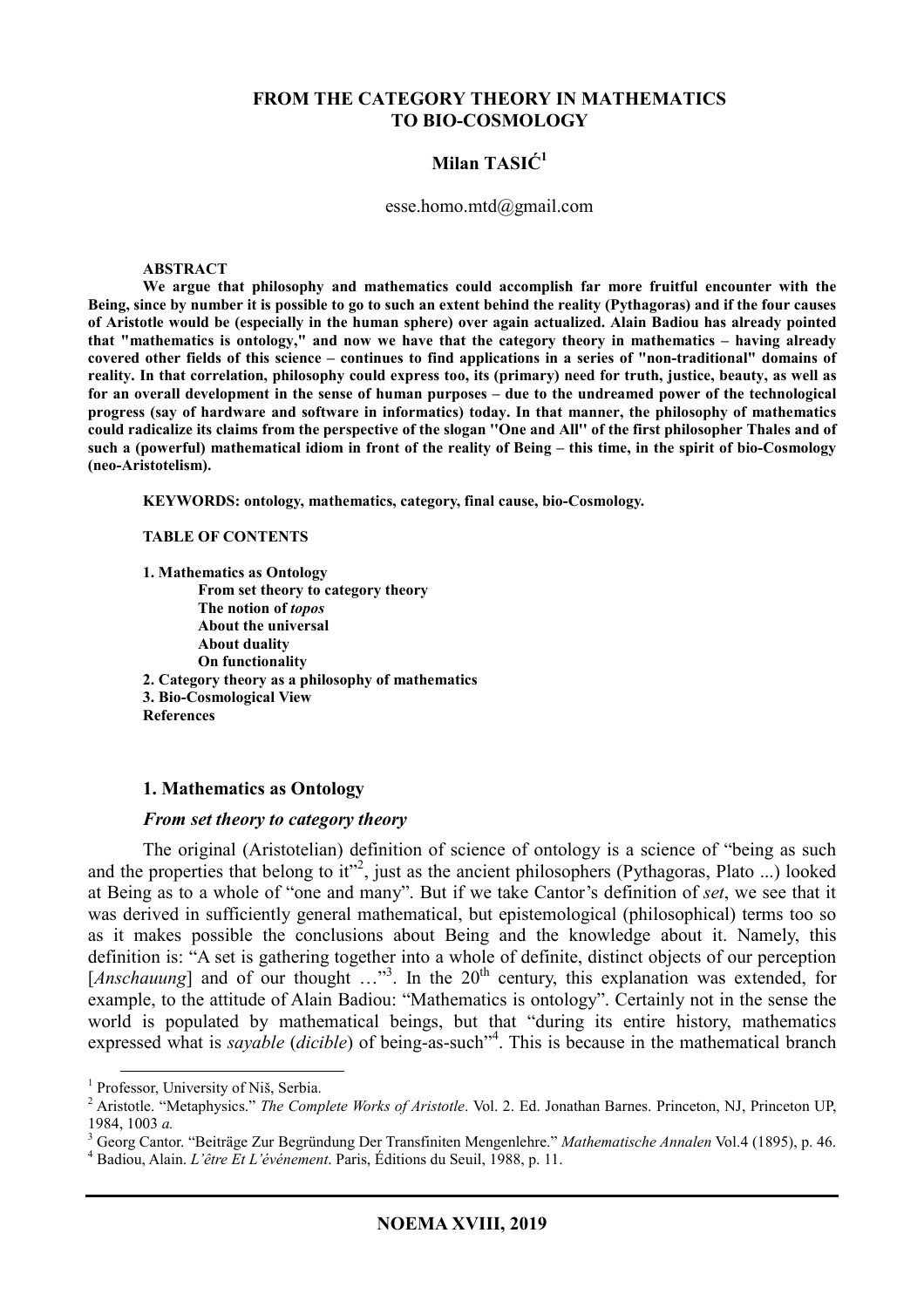of topology – which contains in its name the word *topos* (place) – plenty of results it achieves may immediately be "translated" into the language of ontology, and thus these results give the very expression of Being.

In other words, we have first that classical parts of mathematics: algebra, analysis, geometry, ... were interpreted in the framework of *set theory* which, on the line of generalization led – with some difficulties – to the concept of *category*, which by its name, almost directly refers to the importance of this word in Aristotle's doctrine of Being. Indeed, proceeding from the fact that both classical and non-classical theories are based (only) on the elements (sets) and relationships between them (functions) – as well as on some relations that accompany them – the words "element", "set" can easily be replaced (better: generalized) by the word "object," while the word "function" – by the word "morphism". The two mentioned relations would be: *identity* and *associativity*, etc., and so this meagre variety of concepts is found in the definition of the *category*, and one can show afterwards that category theory is a roughly identical (common) universe of reasoning in a series of mathematical branches, and not only in them. For instance, in topology the objects are topological spaces, and morphisms are continuous mappings between them, while in the linear algebra the vector spaces are the former and the linear mappings – the second ones and so on. In this way, now a set, or a multitude, is not determined by the properties of their elements, but by their overall relations with other sets, as the wholes.

In ontological terms, the case is the same with each individual: it becomes essentially determined by its relationship with other individuals from the *category* they belong together – as in the evolutionary sense it is a product of the *environment*. It's about, as F. Jedrzejewski says: "Not to develop an ontology in terms of the *logic of worlds*, but a topology of the universe, of space whose texture is so diverse to give more consistent meaning than the one done possible by a logical shell"<sup>5</sup>. Thus, the *topological concepts gain here a precedence over logical ones* – the notion of *environment* over the concept of *implication* – and so about Being and the One it is spoken out from the depths of topological objects and their morphisms, as they should order the appropriate logic too. Later, the concept of *topos* has received an exclusive place in their organization and classification of category–worlds, as well as their universal importance has facilitated the understanding of *identity* and *diversity*, of the *duality of Being and the One*, of their functionality, univocity... It would be a particular way back to the Heideggerian "forgetting of Being", other than that of addressing the idea (Plato), the substance (Aristotle), the monad (Leibniz) etc.

## *The notion of* **topos**

 By the notion of *topos* a strong intuition in mathematics is formalized, in so far as that we can test the properties of objects themselves, not only those from their relations with other objects. Just as it is in the *set theory*. A *topos* is a particular (Cartesian closed) category, with a special morphism (arrow) – the so-called *sub-object classifier* – making possible for each set to establish whether it is a subset of a given set or not. Its discovery in (about) 1960 not only contributed in solving problems of algebraic geometry, and elsewhere, or confirmed a highly synthetic power of this concept in the "unification" of mathematical knowledge, but turned out to be a powerful tool for the interpretation of Being too, in the methodological and epistemological terms.

We have after that the *topos structure* determines its appropriate logic, which is, in general, an intuitionistic one (here the principle of the excluded middle does not hold). But one finds that if the axiom of choice is valid on the *topos*, its logic becomes a classical one<sup>6</sup>. That is a far-reaching

 $\overline{a}$ 5 Franck Jedrzejewski. *Ontologie des Catégories*. Paris, L'Harmattan, 2011, p. 6.

<sup>6</sup> Razvan Diaconescu. "Axiom of Choice and Complementation," *Proceedings of the American Mathematical Society*,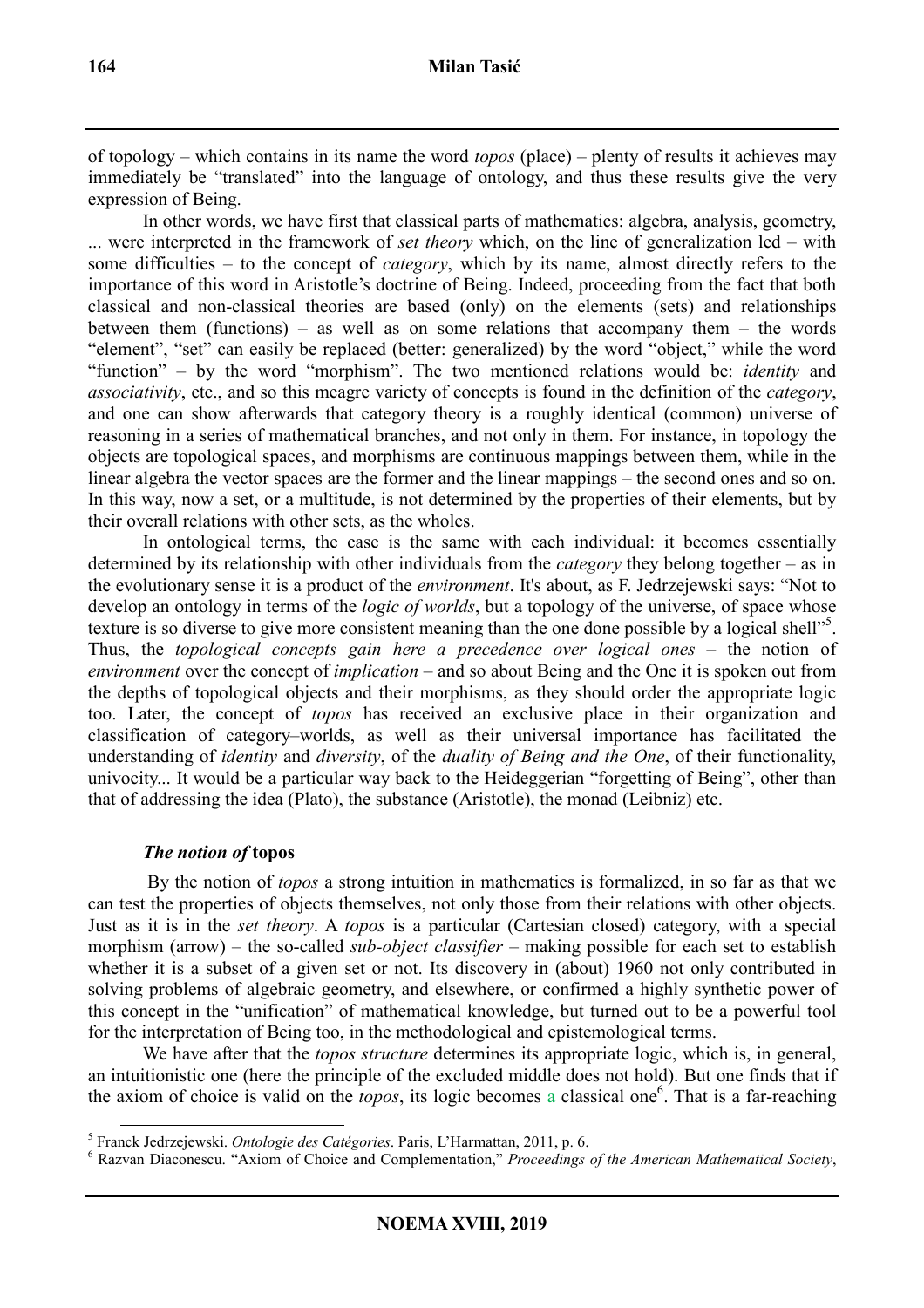significance of this proposition (theorem), since it states that the texture of a *topos* acquires its supremacy over its logic. And if the axiom of choice applies to it, then all infinite subsets have the structure of the One and Many, etc. Grothendieck showed equally that in topological spaces, open sets provide more information than the points they contain, or that the environment is "more important" than the belonging elements. Alain Badiou developed an ample reflection about Being and truth in his works *Being and Event* and *Logics of worlds*, in the closest connection with set (topological) terms, just on the trail of his thesis that back to Greeks the truth of Being is brought rather by *matheme* than by the Heideggerian *poieme*.

## *About the universal*

As a notion, the "universal" is also subordinate to the concept of *categorical*, since it can be derived from it. The "category of all categories" is both "local" and "global", identical for all objects and morphisms. According to Jedrzejewski: "The universal comes from the categories and is not a form from outside, which would be materialized in particularities"<sup>7</sup>. As a logical concept, its negation is not the individual or the particular, but by the topological properties it possesses, it is rather recognizable on both sides: from natural to social sciences, as well as in everything surrounding us.

## *About duality*

The principle of duality is posited at the basis of this world – both in what exists and in what becomes an expression of it. According to Jedrzejewski, "to understand the origin of dual forms represents an important stake for the science and philosophy too"<sup>8</sup>, because the dual concepts in the science of Being are *One* and *Many*, the *actual* and the *virtual* (which make real), *identity* and differentiation. It seems that this dual trait the Being has carried off on it since the Big Bang<sup>9</sup>, for, among others, it makes easier the understanding of one member of the dyad when we know the other one. In so far Badiou's slogan that mathematics is ontology, is being more truthful – since if mathematical and physical sciences bring the truth about the One and the One is dual with Many, as Being<sup>10</sup> – the science of Being (ontology) would realize the relation of identity with them.

There are numerous examples of these concepts in physics, such as particles and waves, electric and magnetic fields, matter and antimatter, or Faraday and Ampere laws etc. In logic, those concepts are: *and* and *or*, *some* and *for every*, or De Morgan's laws, and in geometry – *point* and *right line* ("If a right line passes through two points", then "two lines intersect at the same point"), *sides* and *angles*. Among solids, the tetrahedron is dual to itself, so is the cube to an octahedron, a dodecahedron – to the icosahedrons, as are theorems of Pascal and Brianchon in projective geometry. And that is the case with many examples of mathematical objects, operations, assertions and theorems. Or: the objects have their co–objects, properties co–properties, diagrams co– diagrams and the like, so that it is just a way, for example, to classify the objects of a theory by the objects of another one.

The concept is of an exclusive importance in a number of theories and problems in mathematics (groups of Grothendieck–Galois etc.), in the string theory in physics, and so on. Let us say, finally, that this Janus' face of things and beings is recognized in epistemology too. Here the

 $\ddot{ }$ 

<sup>51, 1975,</sup> pp. 176-178.

<sup>7</sup> Franck Jedrzejewski. Idem, p. 116.

 $8$  Ibidem, p. 88.

<sup>9</sup> Plato's dialogue *Timaeus* brings the myth of origins of the world from the ratio of the *Same* and *Many*.

<sup>&</sup>lt;sup>10</sup> For Badiou the member dual with the Being is "event" (*événement*), and for Sartre – "nothingness".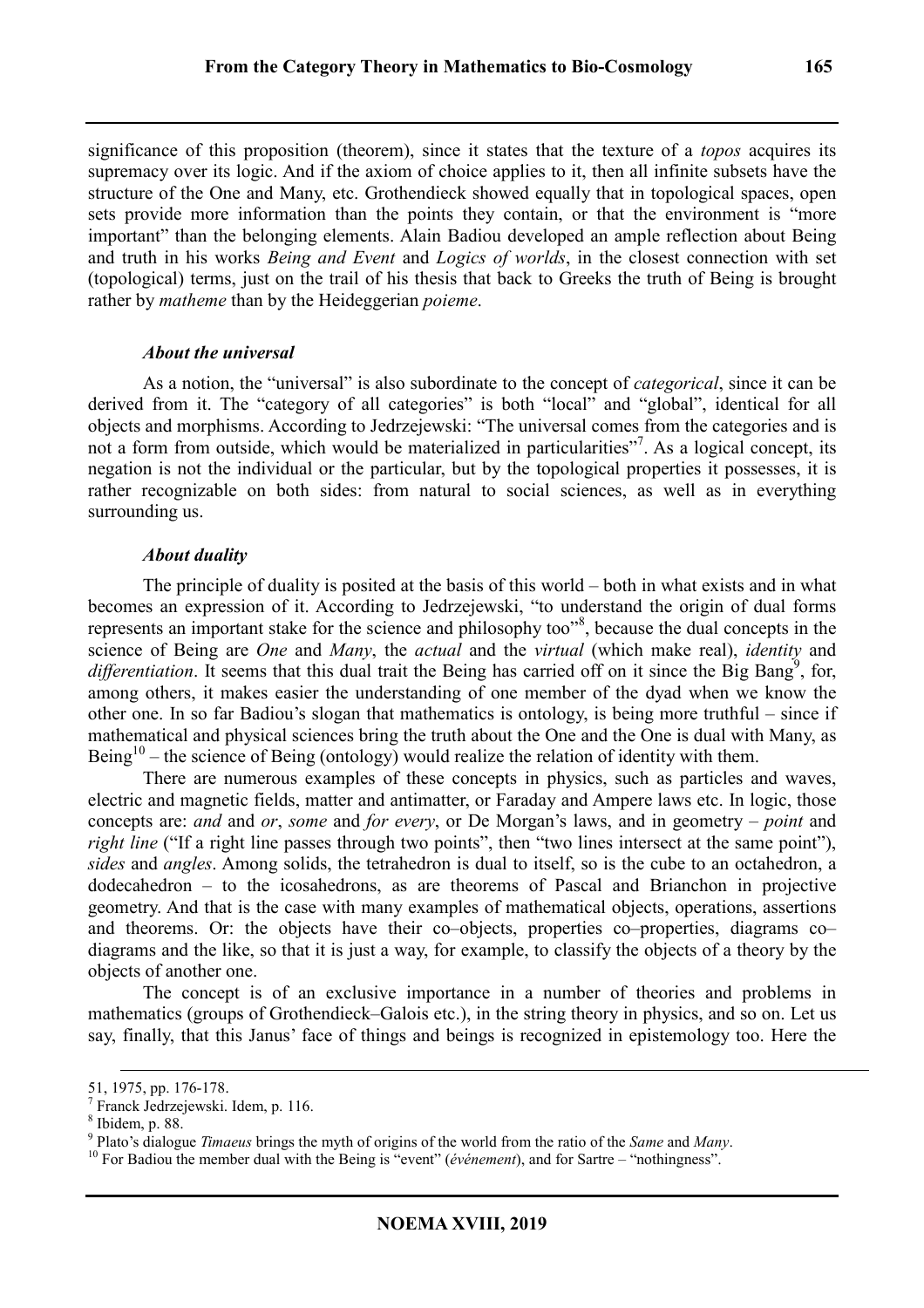*truth* reveals a double character: it is *aletheia* as a truth of becoming and *adequatio*, as a truth of the One<sup>11</sup> etc. As to the categories, in the category theory, if you keep objects and change the direction of the arrows (sense of morphisms) you will obtain a category dual to the given one. The same may be said that for every graph there is a graph dual with it.

It should be said that many of couples of terms that "come together" (opposite, contradictory) are not mutually dual. Such is the case with the concepts of discrete and continuous, analytic and synthetic, necessary and contingent ... "What distinguishes the opposition from duality is that the latter is rather an identity, than a difference," says Jedrzejewski<sup>12</sup>. So it belongs to dualities both an agreed and a "natural" existence (as in our examples of particles and waves, electric and magnetic fields etc.).

#### *On functionality*

If the Aristotelian notion of *relation* finds its analogue in the notion of *morphism* in category theory, it becomes generalized to the notion of *functor*, which brings the connection between objects of different categories – by transferring the properties of one of them in another category. A functor then, corresponds to the *analogy* in the intuitive area, which is as a methodological approach, otherwise, widely used in all domains of mind: from science, through religion, to literature (the concept of metaphor). For instance, when the parts of Being confirm their "identical" structure, or an "analogous" functionality, this only testifies about the unity of Being and our increased power to know it. So we talk about the supernatural world "according to the figure" of the world down, the same as the four types of statements in logic which Apuleius represents with spatial (planar) figure – namely by the "logical square". "Porphyry's tree" too during the Antiquity and the Middle Ages served to easier understanding, as Aristotle in *Nicomachean Ethics*, the moral terms compared with categories of mind in the same sense, and so on.

Finally, in physics, Feynman pointed out how "the same equations turn up in the study of several other phenomena: heat flow, distortions of stretched membrane, diffusion of neutrons, irrotational fluid flow, and uniform illumination of a plane"<sup>13</sup>, in order to conclude "that this is due to the unity of nature"<sup>14</sup>. Or to give the example of Newton's law of gravity (attraction of masses) and Coulomb's law (the attraction–rejection of electric charge) with the same expression and so on. Otherwise, the whole Being can be interpreted in terms of the One and Many – as those of farthest strongholds, or the common ground of all that arises and disappears in the world.

## **2. Category Theory as a Philosophy of Mathematics**

And more than this: the category theory finds the way, in the same language, to transfer information about the objects, making it to our perceptions of them, fact testifying about a particular unity of subject and object too. Because: these perceptions do a category as well. This is a consequence of Yoneda's lemma, according to which each category *C* is isomorphic to the category of all functors from *C* to the category of sets **Set**. Then two objects are isomorphic too if the functors associated to them are isomorphic, so that between objects and "viewpoints" about them a relation of equivalence occurs. Therefore *the subject and the object are never separated in the knowledge*. And an object will be known from more aspects, if it may be observed in more

 $\overline{a}$ <sup>11</sup> Martin Heidegger, *On Time and Being*. NY, Harper and Row, 1972, p. 69.

<sup>12</sup> Franck Jedrzejewski, idem, p. 11.

<sup>13</sup> After Penelope Maddy, "Ontological Commitment: Between Quine and Duhem." *Philosophical Perspectives* 10, 1996, p. 335.

<sup>&</sup>lt;sup>14</sup> Ibidem.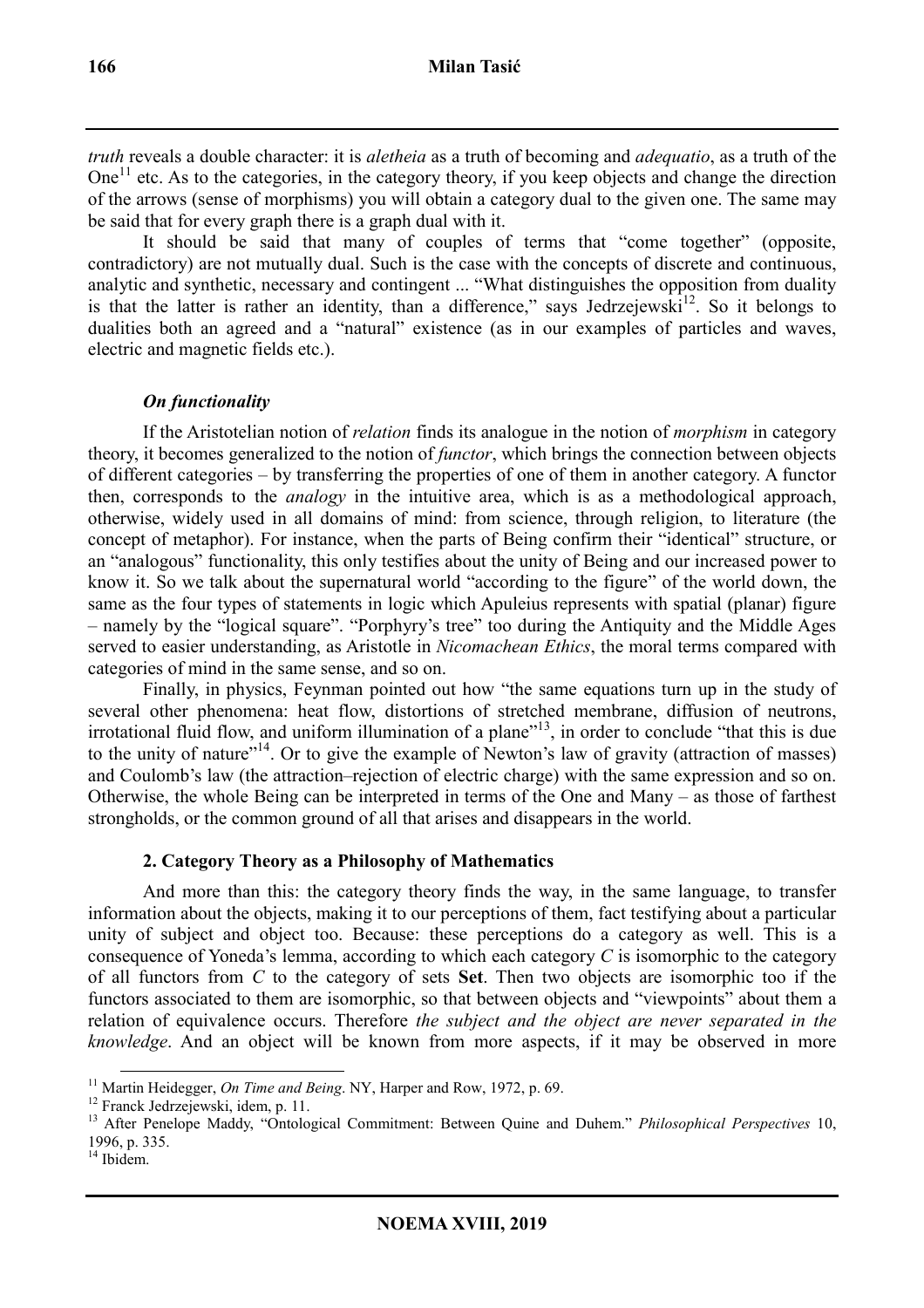categories, and more functors are attributed to it. And so on.

We can continue to follow the language and principles of the *category theory* and try to bring them into a close relation with truths of the Being – which, in a philosophical key, Alain Badiou and Gilles Deleuze do – expressing rightly the hope that category theory's "synthetic power" in mathematics will be increasingly extended (applied) to other scientific disciplines, as to the Being alone. Moreover, especially the notion of *topos* favours the creation of "new mathematical worlds" with special properties, making possible too different categories and applications due to its provision. For example, every scientific theory has its "semantic core", linguistically expressed in different ways, determining *classifying topos* of the theory. Then, the theories are *Morita-equivalent* if they have the same classifying *topoi* – a term that, Olivia Caramello says in different occasions, "formalizes in many situations the feeling of 'looking at the same thing in different ways<sup>"15</sup>. Finally, the properties of classifying *topoi* remaining invariant in the case of relation of equivalence are those being used to "transfer" the features of one *topos* theory into another.

And that some great parts of Being, according to the way they are ordered, yield indeed to a possible interpretation in terms of the mathematical theory, is suggested in O. Caramello's article under the title: *The Unification of Mathematics via Topos Theory*<sup>16</sup>. Some of these parts are, according to her: astronomy, genetics, psychology, linguistics, music. Namely, it belongs to a figure (albeit simplified) of the universe, in the first case, to be made by stars, around which rotate (finally) many planets. If we compare the latest ones with theories, their classifying *topos* would be the star, and they alone do an analogue of Morita-equivalent theories, established by the same *topos*. The fact that all planets perform the same type (of elliptical) orbits, is an invariant feature of star, to which correspond various examples of Morita-equivalent theories expressing the same property of classifying *topos*, in the *topos* theory. Here, for example, Kepler's third law is an invariant feature of the star-Sun, and it alone is a "bridge" to transfer information between two planets – because what is true in the case of some of them would have a counterpart in any other (as well as Kepler's law).

In the case of translation of a text from one language into another, afterwards, what has to remain invariant is a set of some of its abstract properties *P* which should be preserved (such as context, meaning, poeticity), taking into account the syntactic particularities of two languages as well. So in the case, say, of an expression *e* in the original language, we find first its "value" *Pe* in the context *P*, and then the corresponding value  $P_e$  of the expression in the context of language to which we translate. Here as a "bridge" appears the set *P* of properties to which we have alluded. Or in genetics, the human DNA plays a role of classifying *topos* in the *topos* theory. Because it does not depend on the human constitution, or age, as the classifying object is invariant too with respect to the manner in which the theory is expressed (axiomatization, etc.). In addition, they both have a role to point out the *similarities* and *differences*, transferring the knowledge from one area to another.

The *category theory*, therefore, testifies that an *intuitive reality* – ranging from nature to the human mind in their various places – yields an interpretation in its terms, and that the "knowledge" of one of them is transferable to another category, suggesting the possibility of systematic recognition of these circumstances and their studies, so that the solutions in one field to contribute to solving problems in another one. This, in a way of *construction* of adequate models etc., abreast with the technological progress contributing again and again to the possibility of "intrusion" in

 $\ddot{ }$ 

<sup>15</sup> Olivia Caramello. "*Unifying Theory. Toposes as 'bridges'*." *General Overview*.

www.oliviacaramello.com/Unification/ToposesBridges.html.

<sup>&</sup>lt;sup>16</sup> Olivia Caramello. *The Unification of Mathematics Via Topos Theory*. arXiv: math. CT/1006. 3930, 2010.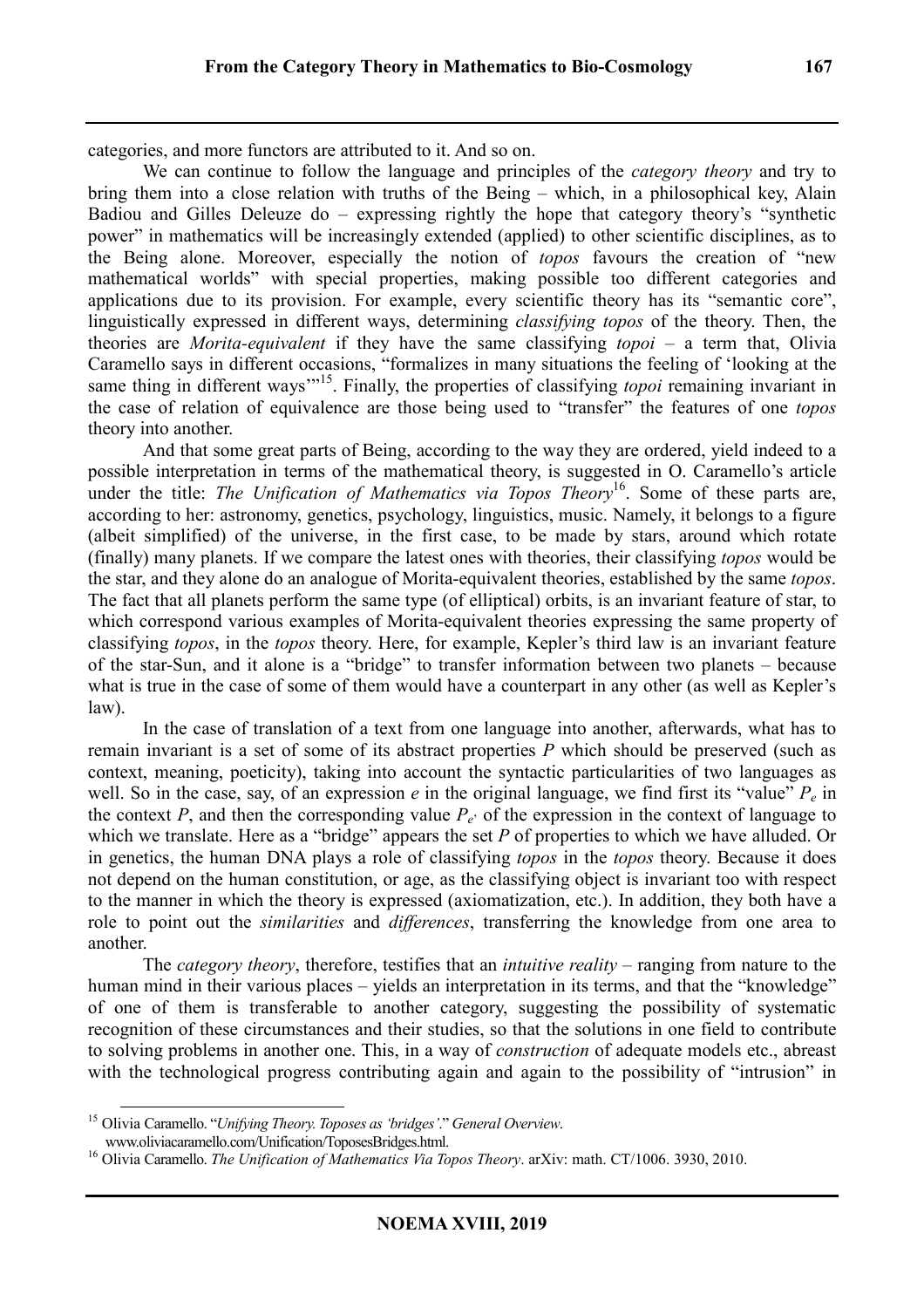events, phenomena and processes, both in the external nature and in the human sphere, in order to express human needs in relation to them. Equally, therefore, at the macro and micro level, the man succeeds to predict phenomena, even if they take place almost chaotically (in meteorology, epidemiology, economics), as well as when they allow a very algorithmic solvability. So if a singular category–monad brings, for example, a category–model of preferably educated individuals, and be here foreseen the classifying *topos*, we would have the basis for the diffusion of patterns of an exemplary education in the case of an arbitrary number of (other) individuals in the same category.

Here is of importance the fact that we can attribute different "weights" (as quantities) in the human sphere to the subjective characteristics of human values and acts (moral, aesthetic and other norms) and then replace them by numbers. Thus, the reasoning in this domain receives, in addition, exactness, and it may be done, for example, in the framework of *fuzzy sets* and *fuzzy logic*. For a fuzzy set of a set sum up in itself the very qualitative labels of its elements, like the values of (fractions) between 0 and  $1 - of 0$  when it is absent, to  $1 -$  when it occurs to the highest degree. Acknowledging the fact that everything in nature occurs in a way either of *juxtaposition*, or *integration* of elements–parts<sup>17</sup> – for example, stones in a mosaic, in the first case, i.e., the hydrogen atoms and oxygen atom in a molecule of water in the other – we have the possibility, using set operations, to express what is new, as a whole of elements–parts, as well as to make choices desirable from some standpoint. And this: both in material and spiritual realm, still proceeding in terms of category theory.

Otherwise, it seems to us that the acquiring concepts about objects and beings are subjective in nature, not other than as a "set of their essential marks"<sup>18</sup> from the standpoint of each of us. For if someone utters the words: table, house, tree, each of us will build (at least somewhat) different picture on them: and this would be confirmed if we put forward our own descriptions of these images. However, on the other hand, sentences are sets of words, and therefore some (subjective) value between 0 and 1 will equally pertain to statements. Therefore, in the choices we do in freedom, we are able to estimate the chance to realize them, in a sufficiently exact way – the way of mathematical models, counts. This would support the fulfilment of that ideal of Leibniz expressed by his formula: *Calculemus*!, in a case of disputes between the ideas, when it is not known which of them is more likely to succeed.

If one really has to choose, "unconditionally" and "alone" in freedom, the moral values for himself, would it not be desirable for him to know that search engine Google states (in October 2018, in English) 9.2 billions units for "good," and 653 millions for "evil," or 72.8 millions for "atheism" and 9.9 millions for "theism" etc? For no real experiment could count to such a large number of samples – with all the relativity in interpretation – "traditionally" so far. The search engine also says that people "mention" good ten times more than evil – otherwise, the number of them is measured in billions – and nine times more theism, than atheism. And so on. Finally, while we plead here for an eminent place which should belong to philosophy in an overall development of sciences and society as a whole – just as thoughtful ones – the test shows again that the index of Philosophy is 530 millions here, while it is 568 millions for Mathematics, 582 millions for Physics, 1.370 billion for Chemistry, or 925 millions for Biology. This tells a lot about the place of philosophy itself among the sciences and so on.

## **3. Bio-Cosmological view**

 $\ddot{ }$ <sup>17</sup> Georges Chapouthier. "Mosaic Structures–a Working Hypothesis for the Complexity of Living Organisms". *E–logos: Electronic Journal for Philosophy*, 2009 p. 3.

<sup>&</sup>lt;sup>18</sup> Therefore, differently of Socrates' belief that the world can be thought only in necessary and general terms.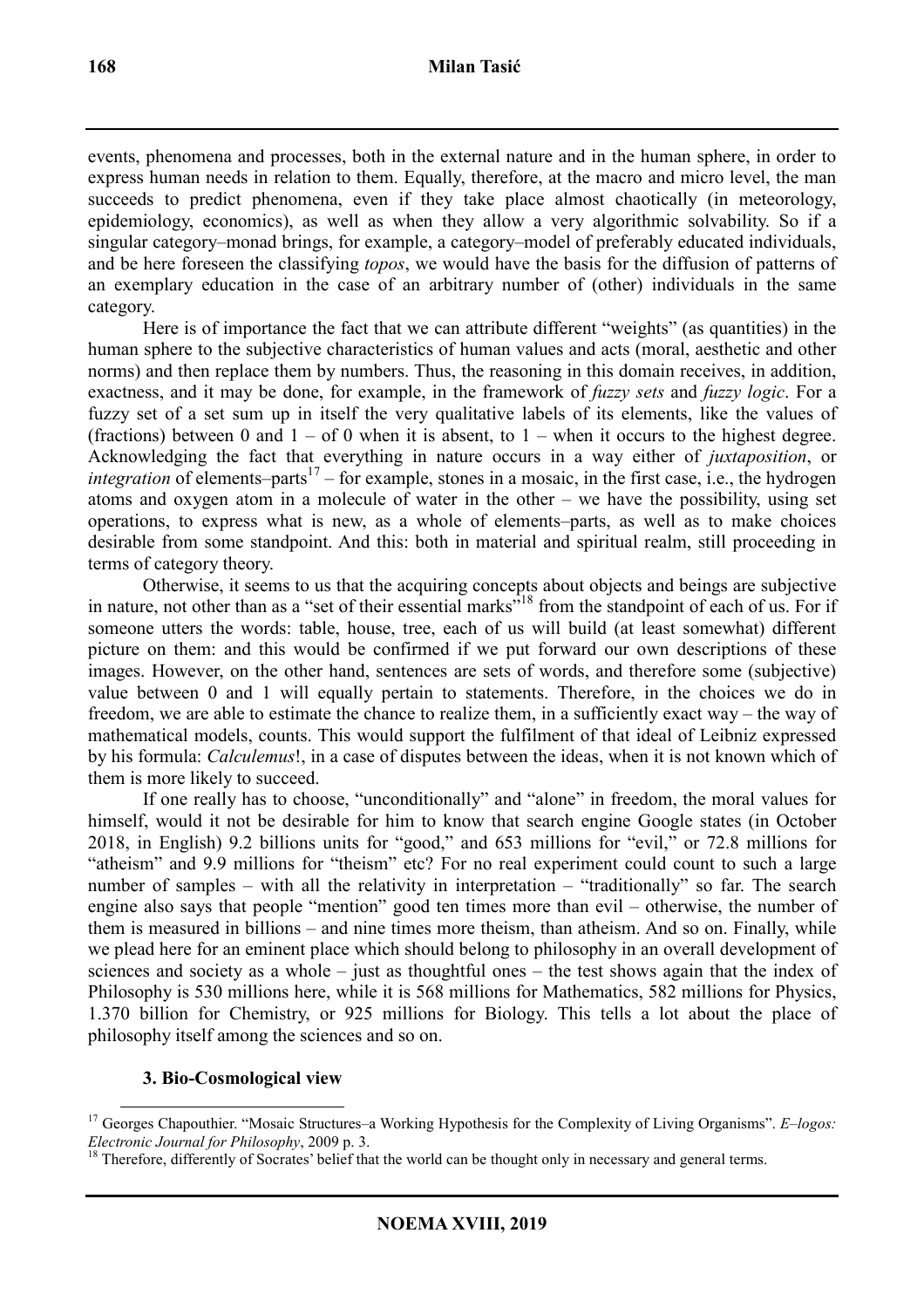According to the holistic (organicist) standpoint of K. Khroutski, denoted by the phrase "bio-cosmology (neo-Aristotelism)", one considers the world as a *bio-cosmos* – just like Aristotle – "in which every (living) entity has its inherent place and destination in the one whole organic selfevolving cosmic world"<sup>19</sup>. These features already belonged to traditional Chinese medicine and to Hippocrates, so that many objections from the standpoint of modern methods of treatment today are because of the disregard of that fact. In biology, G. Chapouthier departs from the same viewpoint when he says: "If the general laws of the universe ... apply for living beings" we ask "what do the living beings teach us as universal rules or principles, which are likely to be found in the universe?"<sup>20</sup>. As we recognize the words of Cornelia Guja in anthropology: "The human being as a system/interface may be considered a fundamental component of her/his human society and the nature/cosmos system as well, just like a hydrogen atom is the elementary constituent of matter under the material form"<sup>21</sup> . Denoted as *cosmism*, *universalism*, *organicism* ... at the ontological level, i.e. *intuitivism*, *life-cognition* at the epistemological one, or *anthropomorphism* in the axiological sense of the word, this worldview is worth to be both related to our problem of mathematics ontology correspondence, and considered its framework.

Like in the logic of included middle, the bio-cosmologies assume that in every life process (in appearing and disappearing) are identified *two polar opposites* and the *third* (fundamental, because it *integrates* the former). These are *spheres of reality*, including that of *ideas*, and within this ideal sphere, the ideas of *ideal conception* (understanding the causes, the circumstances and the consequences), *ways of realization* and *reasons to be* of facts, of ideas about them and of every part/moment of the *ideal-practical complex* are also included. On the other hand, if to the structure of Being belongs a whole of One and Many, they are precisely opposites, while inter-reality would do, again, the acts in which elements–parts enter into complex composites. *Triadicity* is the hallmark of the deductive systems too – with the *axioms* on one side and *theorems* on the other one, and finally with the proof "linking them". As for mathematics, the labels of triadicity are recognizable from one end to the other, and, as such, characterizing it to a highest degree, since, otherwise, it is said that the "whole mathematics is a theory of mapping". And a mapping is a whole of any two (independent) sets and of a defined relation between them. Just what essentially is repeated in the case of category theory, which also is based on objects and morphisms as relations among them.

Another main standpoint of bio-cosmology is a fourfold causality of all things, phenomena and processes in nature, just those coming to us from Aristotle. According to him, there are four kinds of causes: material, formal, efficient and final – as a furthest schematic "frame" through which passes the overall development in animate and inanimate nature. Once it was (in antiquity) determined by four proto–elements: earth, water, fire and air, as four natural forces are underlying in the universe: gravitational, electromagnetic, strong and weak nuclear forces etc. In Aristotle, everything is made of something, everything is created according to a form (model), everything is done by someone, and is intended to serve some purpose. The final cause in plants and animals is in their urge to preserve their own being, but also in striving to reproduce them, to replicate themselves. The same as the rational power in a human is a kind of a final cause in nature, if we

 $\overline{a}$ <sup>19</sup> Konstantin Khroutski, "Bio-Cosmology–Rehabiliting Aristotle's Realistic Organicism and Recommending Russian Universal Cosmism: Response to Arthur Saniotis", *Eubios Journal of Asian and International Bioethics*, 18 (July 2008), p 98.

<sup>&</sup>lt;sup>20</sup> Georges Chapouthier. "Reflections on the Consequences of Bio-Cosmology in Modern Biology", Bio-Cosmology-*Neo-Aristotelism* vol. 1, No. 1 (Winter 2010), p. 93.

<sup>&</sup>lt;sup>21</sup> Cornelia Guja. "Bio-Cosmology and Informational Anthropology: Some Common Aspects", *E-logos: Electronic Journal for Philosophy*, 2008, p. 5.